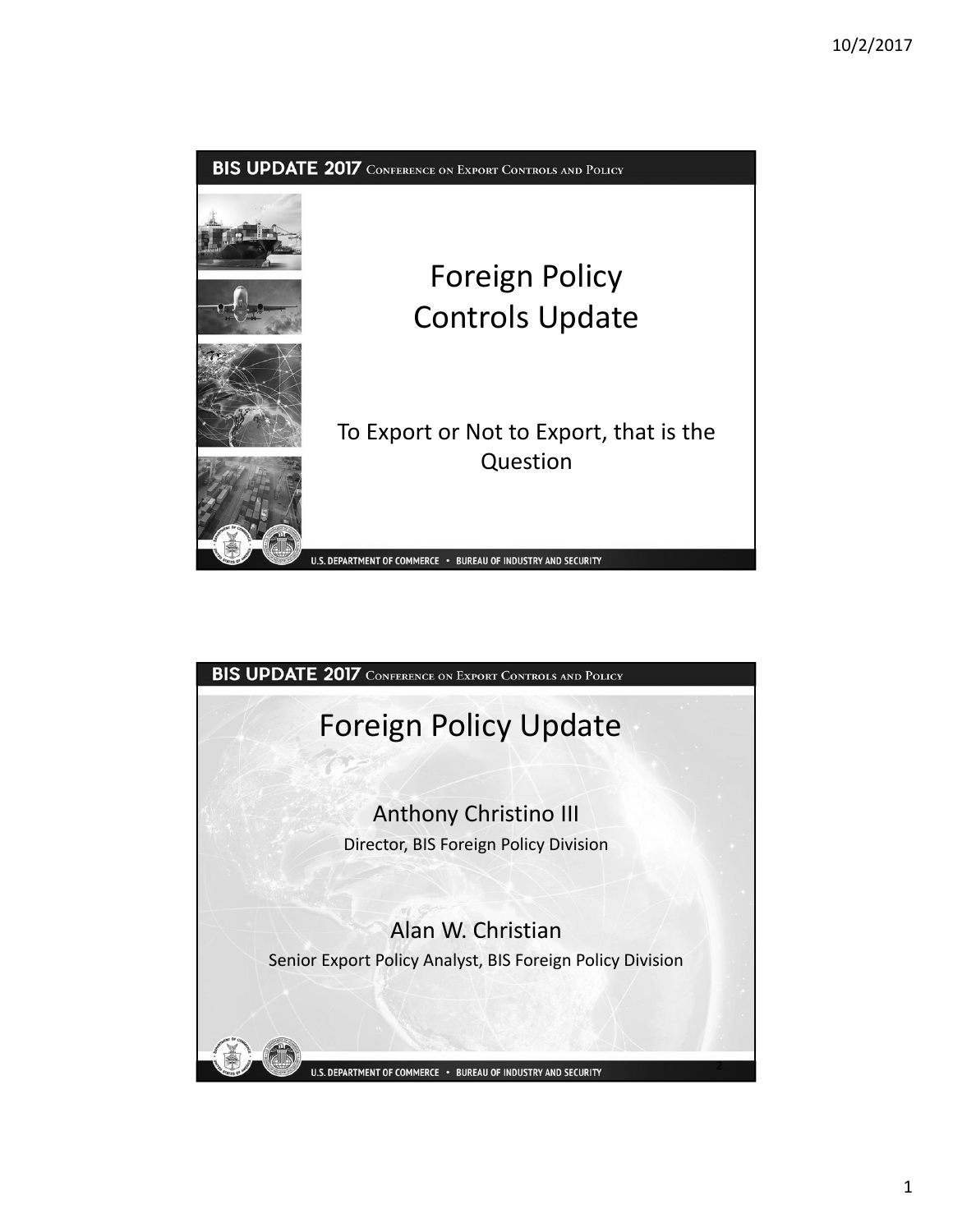

| <b>BIS UPDATE 2017</b> CONFERENCE ON EXPORT CONTROLS AND POLICY |                            |                 |  |
|-----------------------------------------------------------------|----------------------------|-----------------|--|
| <b>BIS Administered Sanctions</b>                               |                            |                 |  |
|                                                                 | Cuba                       | §746.2          |  |
|                                                                 | Iran                       | §746.7          |  |
|                                                                 | N. Korea                   | §746.4          |  |
|                                                                 | Sudan                      | §742.10         |  |
|                                                                 | Syria                      | §746.9          |  |
|                                                                 | Iraq                       | §746.3          |  |
|                                                                 | <b>Occupied Crimea</b>     | §746.6          |  |
|                                                                 | <b>Russia</b>              | §746.5 & §746.6 |  |
|                                                                 | Military controls – China, | §744.21         |  |
|                                                                 | Russia, & Venezuela        |                 |  |
| U.S. DEPARTMENT OF COMMERCE . BUREAU OF INDUSTRY AND SECURITY   |                            |                 |  |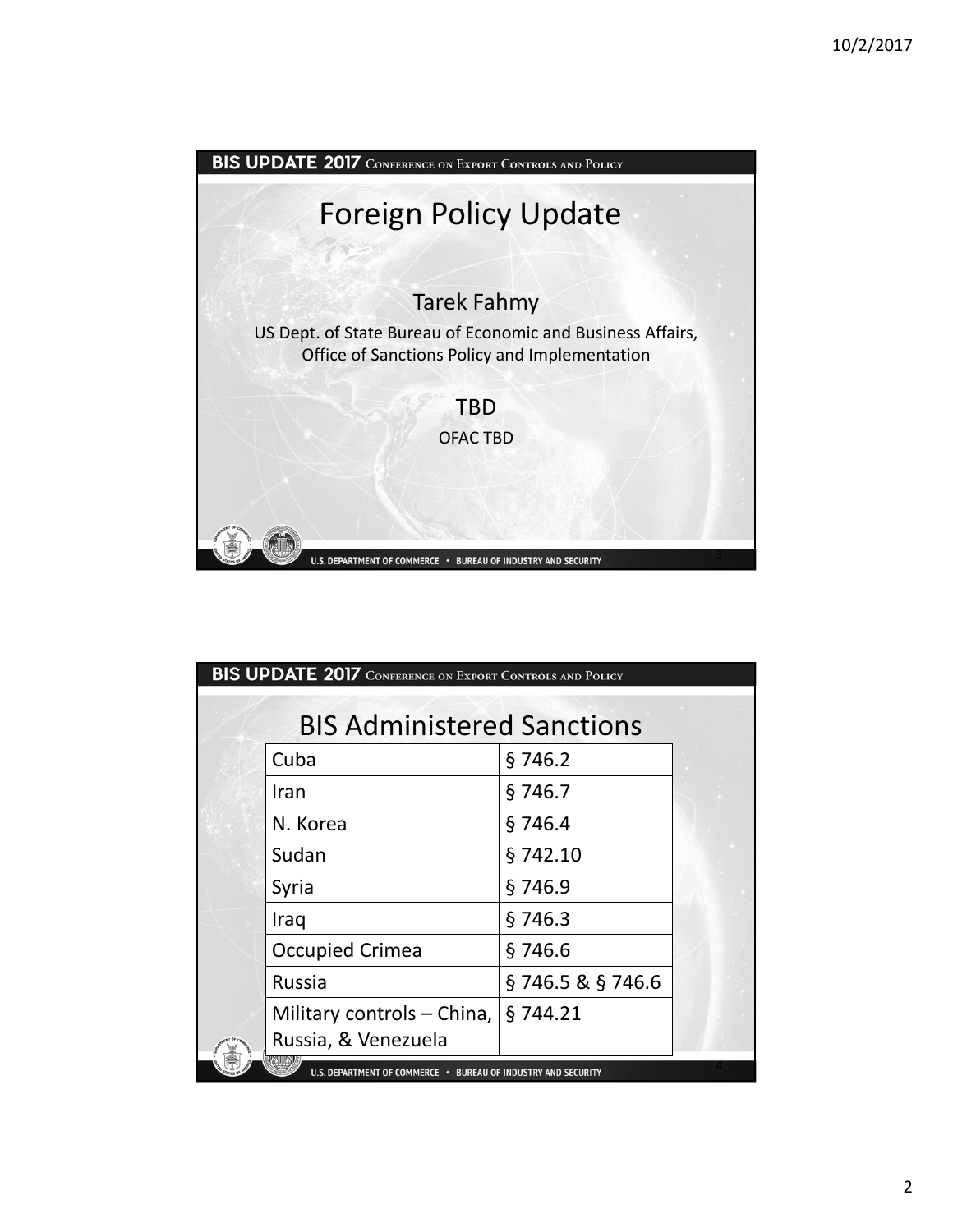

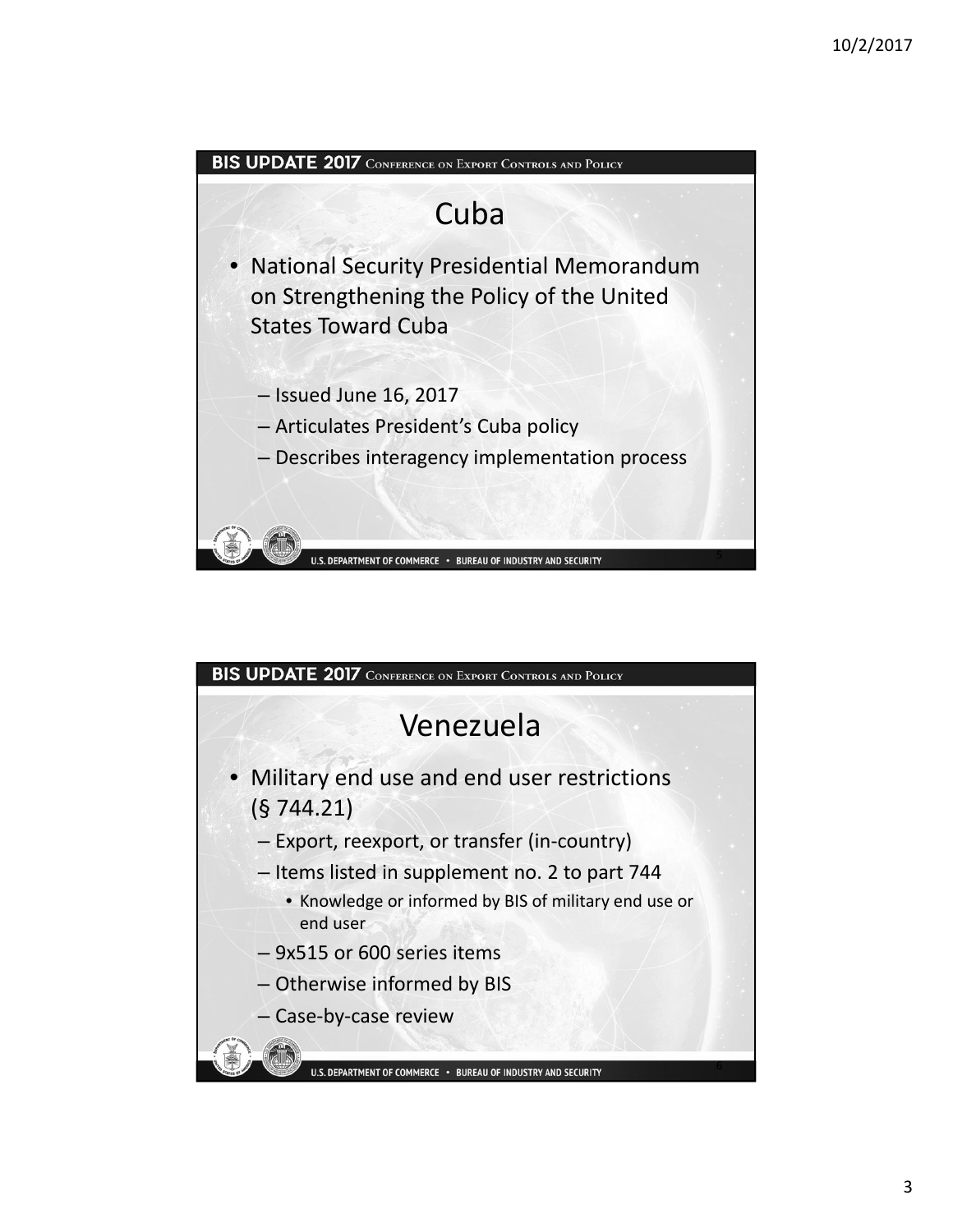

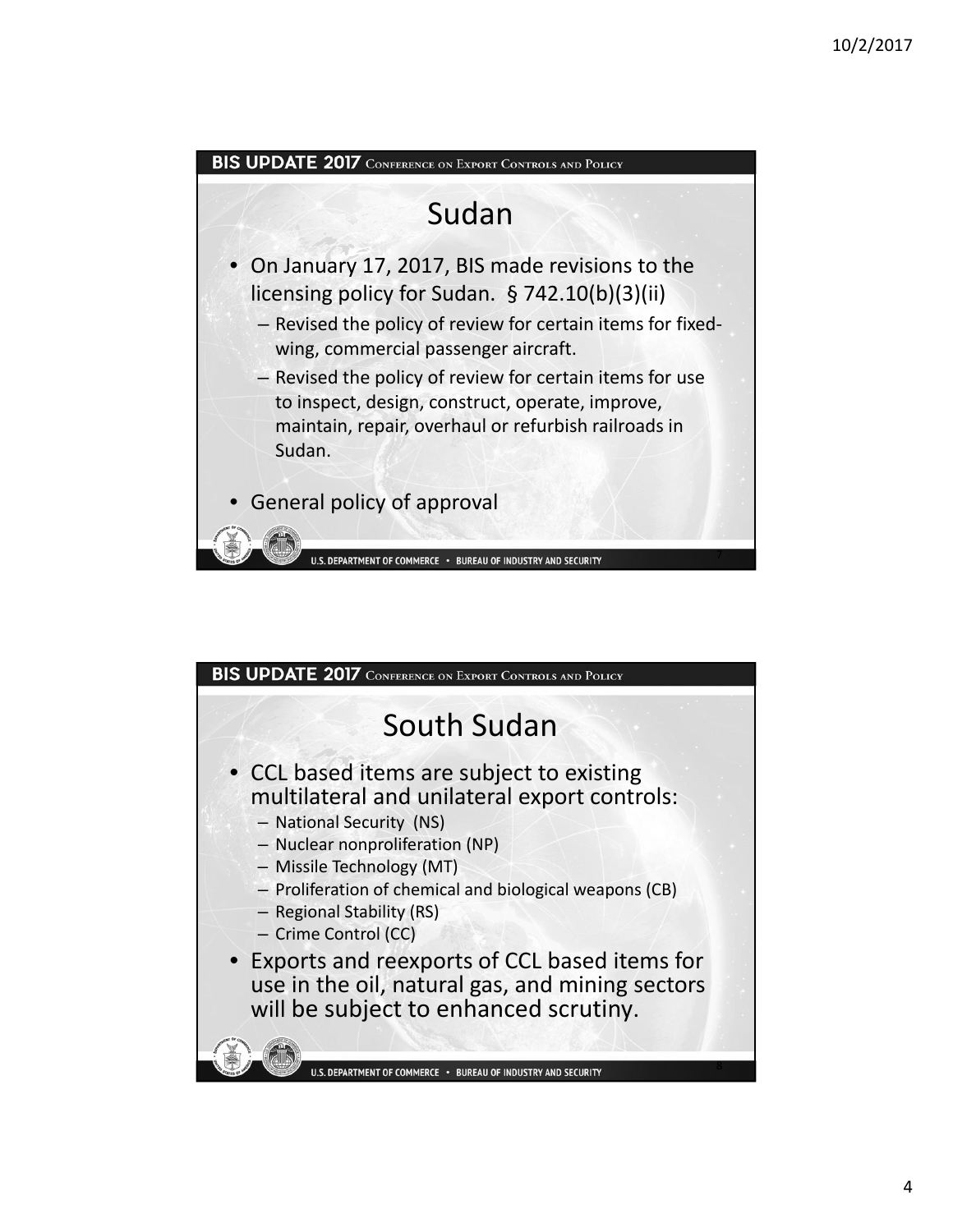